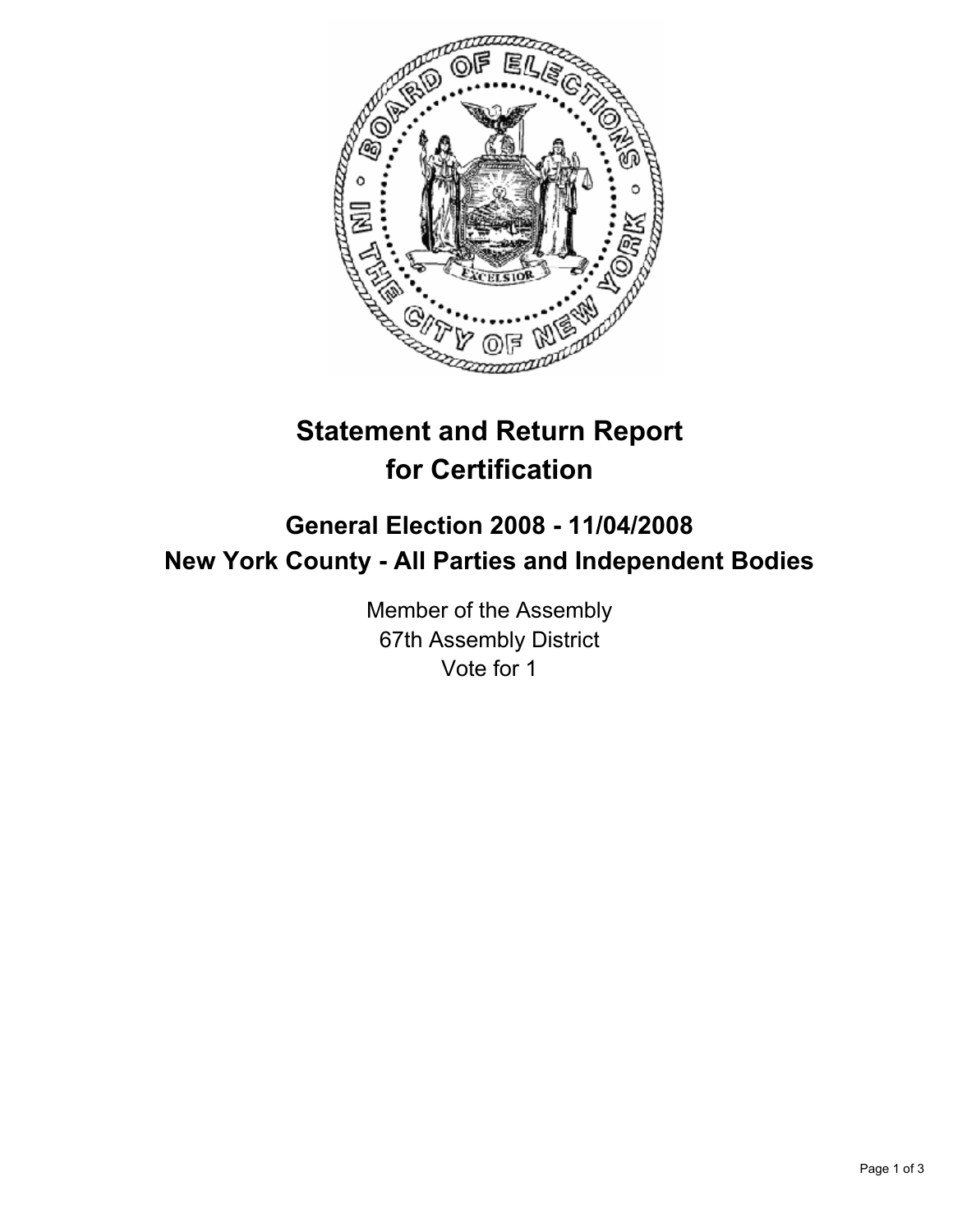

### **Assembly District 67**

| <b>PUBLIC COUNTER</b>                | 60,184 |
|--------------------------------------|--------|
| <b>EMERGENCY</b>                     | 377    |
| ABSENTEE/MILITARY                    | 3,482  |
| <b>AFFIDAVIT</b>                     | 2,600  |
| <b>Total Ballots</b>                 | 68,608 |
| LINDA B ROSENTHAL (DEMOCRATIC)       | 44,522 |
| ELEANOR FRIEDMAN (REPUBLICAN)        | 8,820  |
| LINDA B ROSENTHAL (WORKING FAMILIES) | 2,241  |
| JOHN REDDY (WRITE-IN)                | 2      |
| <b>JULIA WILLEBRAND (WRITE-IN)</b>   |        |
| RICK ASTLEY (WRITE-IN)               |        |
| <b>Total Votes</b>                   | 55,587 |
| Unrecorded                           | 13.021 |